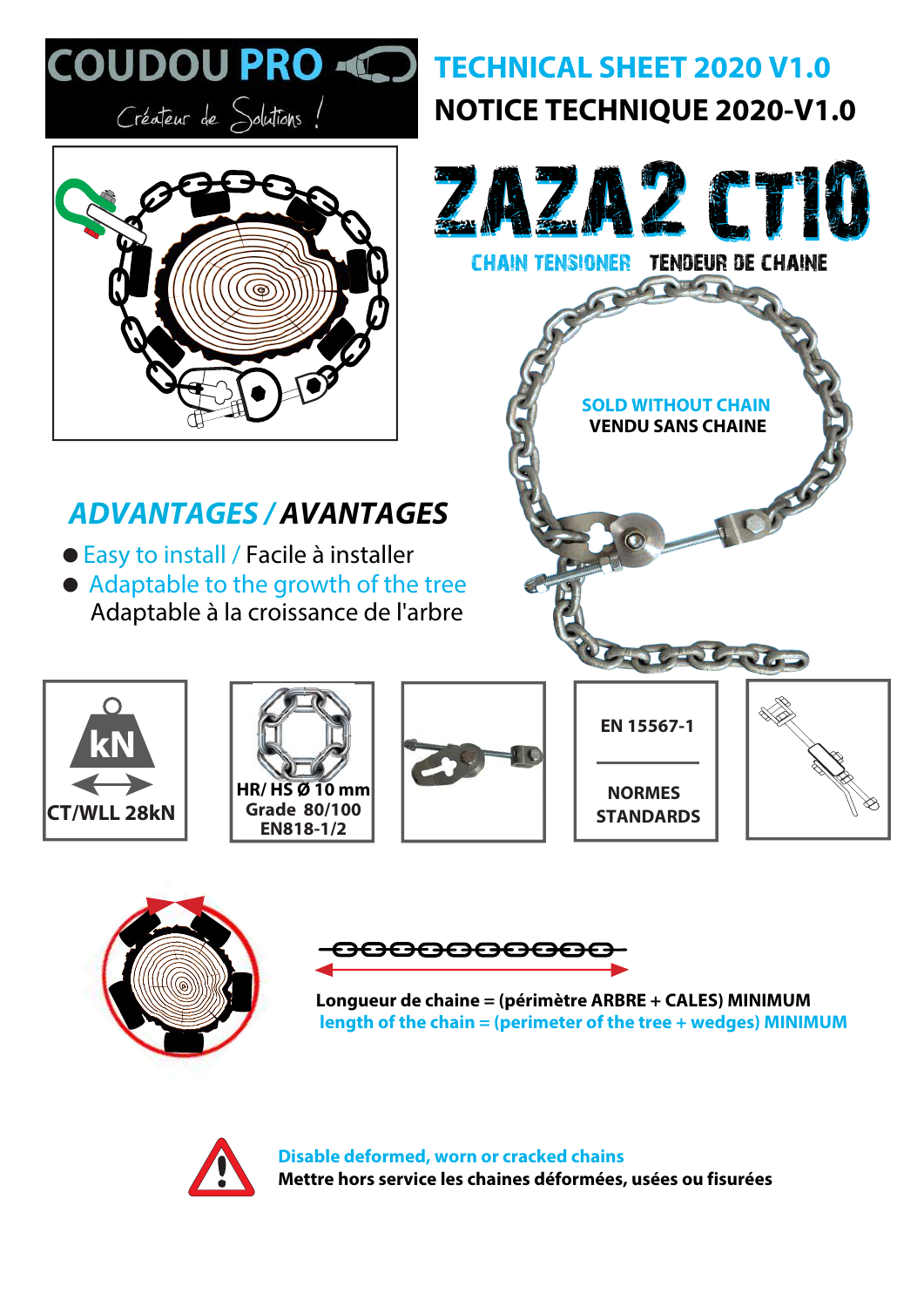## **Opération 1 ASSEMBLY / ASSEMBLAGE**

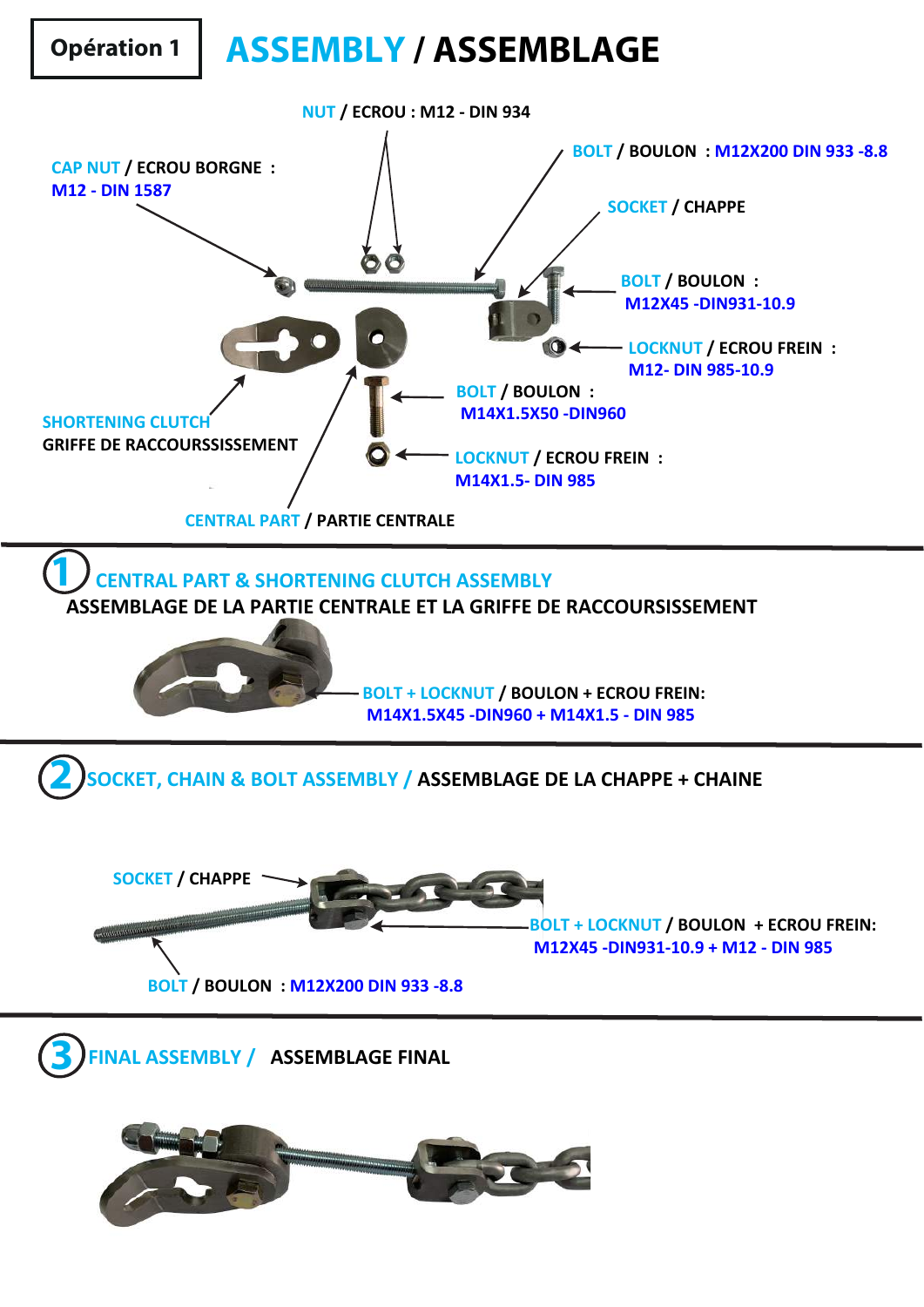## **Opération 2 RECOMMANDATION OF ASSEMBLY**

**Check the good positioning of the chain / Vérifier le bon positionnement de la chaine**





**The chain must pull in the same line of the bolt La chaîne doit tirer dans l'axe du boulon**

**NORMES DE MONTAGE STANDARDS OF ASSEMBLY**

**Adjustments / Réglages**



**EN 13411-1/7 STANDARDS - ACCT**



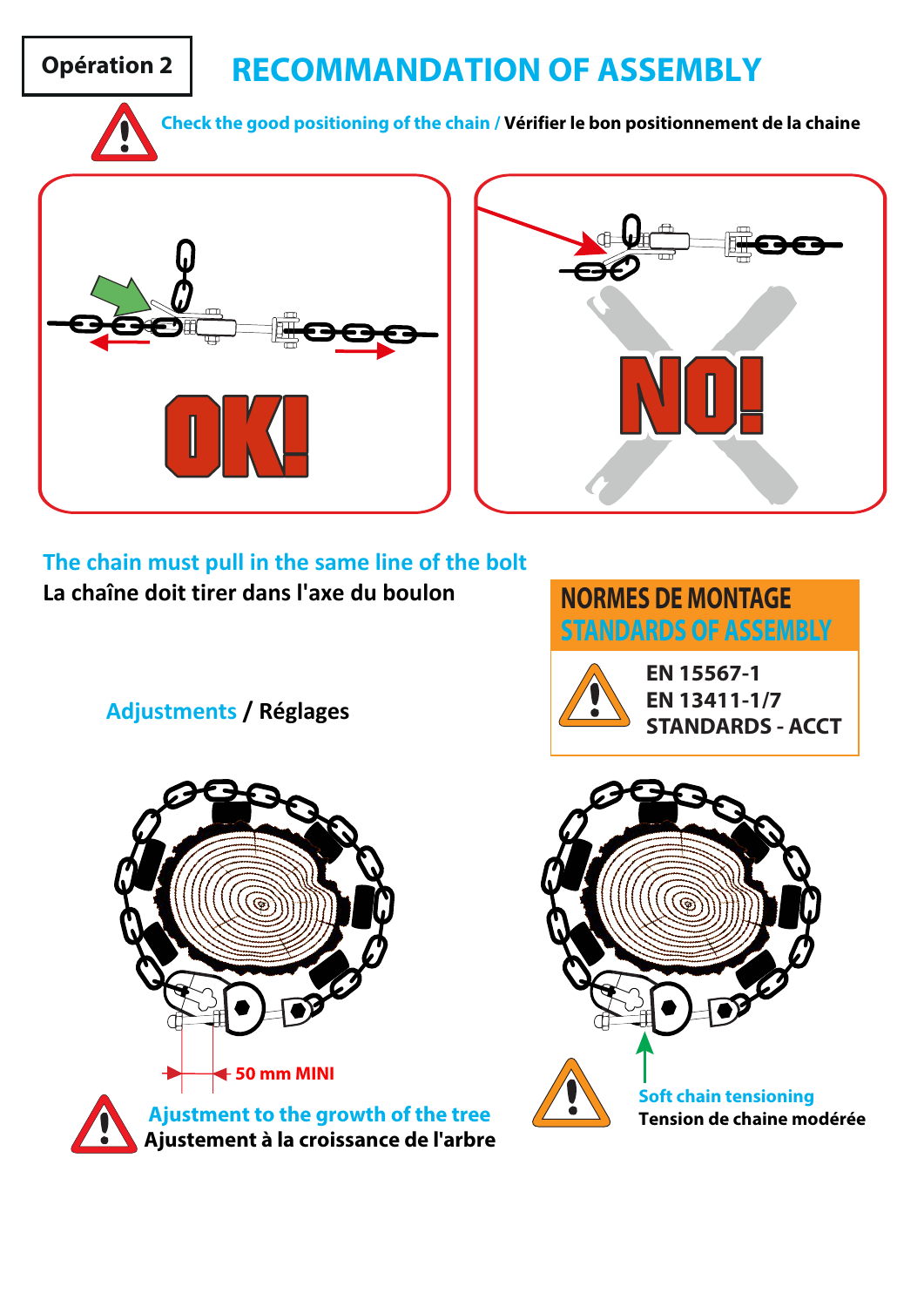

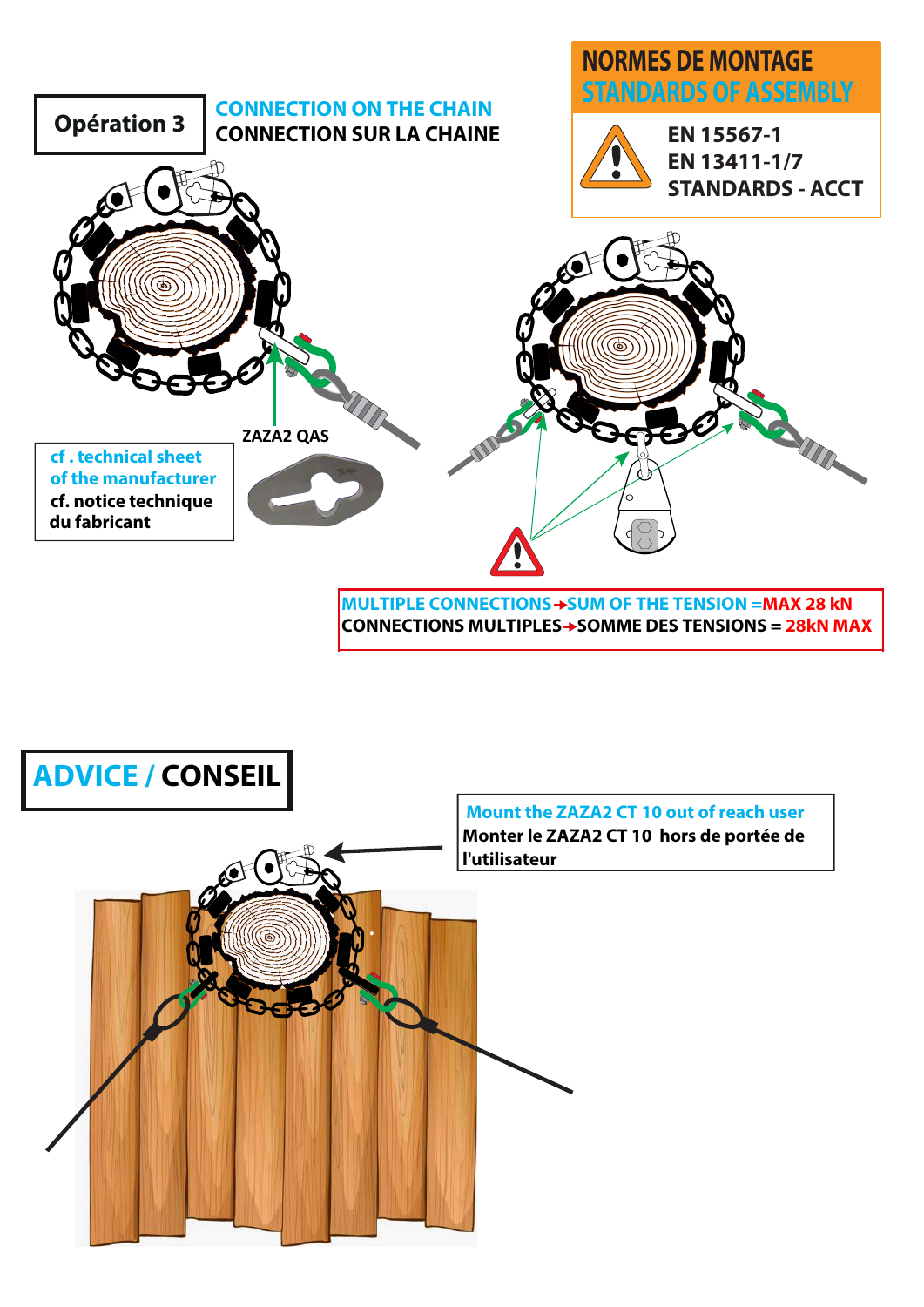





**Longueur de chaine = (périmètre ARBRE + CALES) MINIMUM length of the chain = (perimeter of the tree + wedges) MINIMUM**



**Disable deformed, worn or cracked chains Mettre hors service les chaines déformées, usées ou fisurées**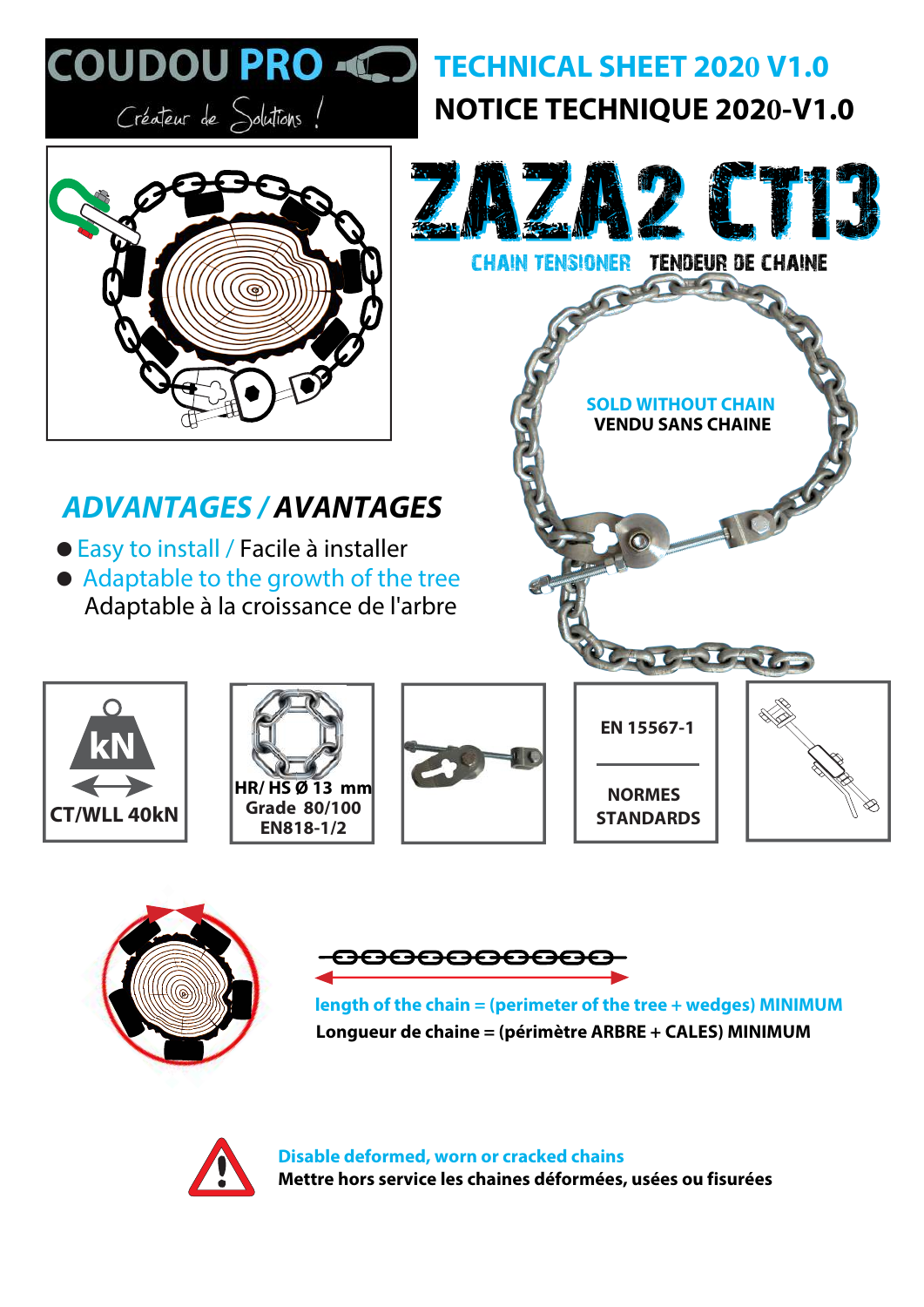## **Opération 1 ASSEMBLY / ASSEMBLAGE**

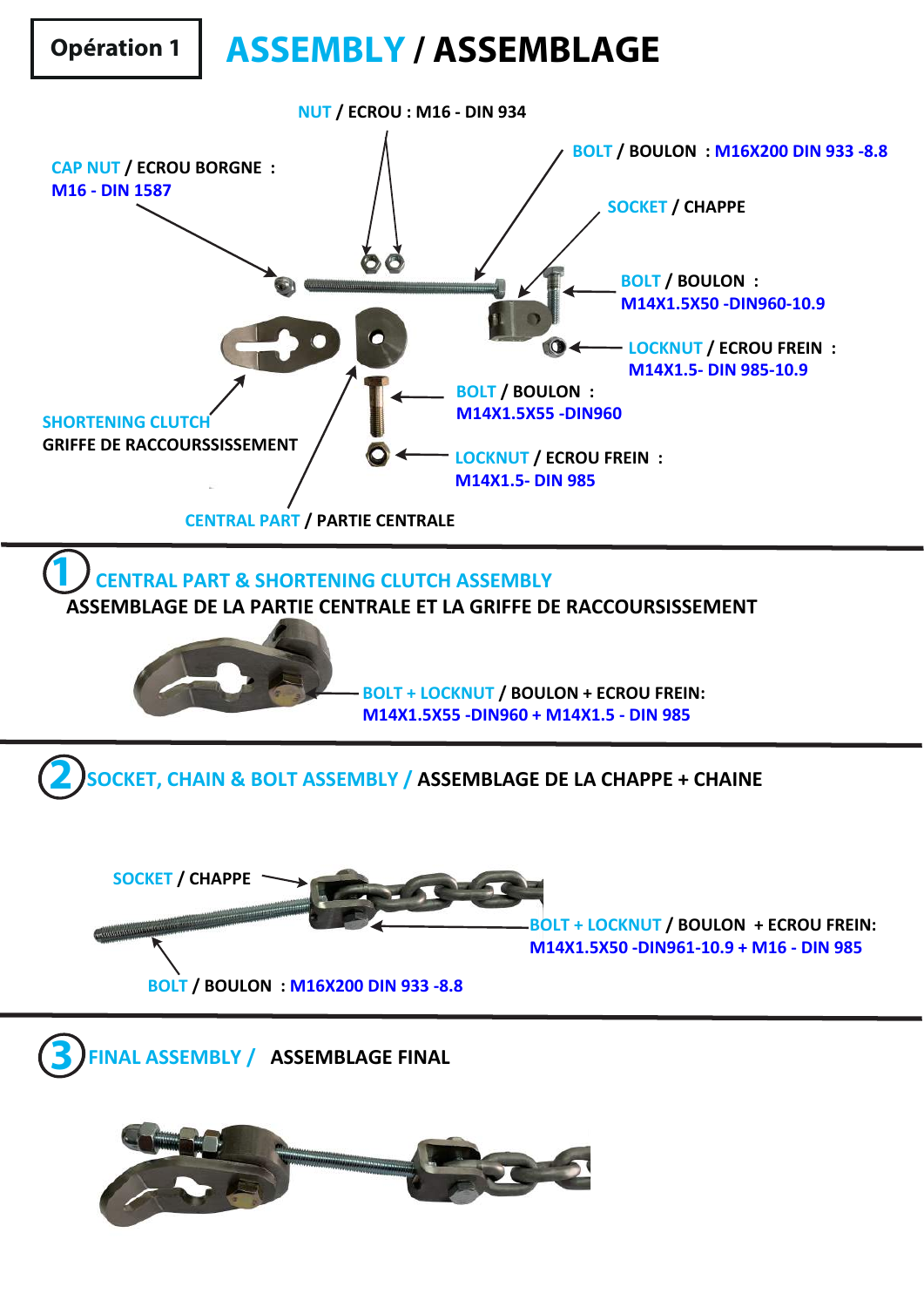## **Opération 2 RECOMMANDATION OF ASSEMBLY**



**Check the good positioning of the chain / Vérifier le bon positionnement de la chaine**





**The chain must pull in the same line of the bolt La chaîne doit tirer dans l'axe du boulon**



**EN 13411-1/7 STANDARDS - ACCT**

**Adjustments / Réglages**